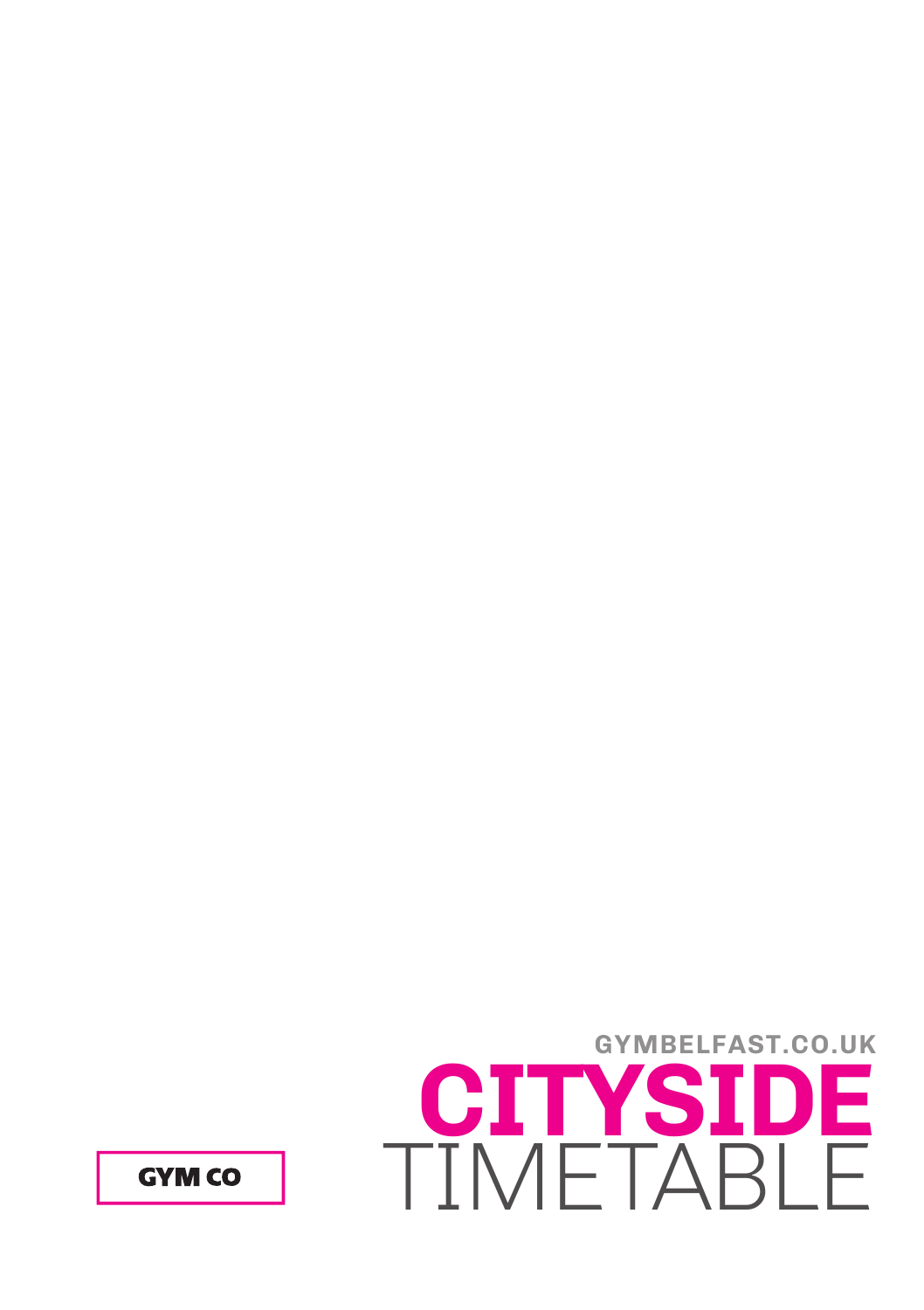



scan code to book<br>cityside classes

| <b>TIMES</b>  | <b>MONDAY</b>                           | <b>TUESDAY</b>                          | <b>WEDNESDAY</b>                     | <b>THURSDAY</b>                      | <b>FRIDAY</b>                       |         | <b>SATURDAY</b> | <b>SUNDAY</b>                        |
|---------------|-----------------------------------------|-----------------------------------------|--------------------------------------|--------------------------------------|-------------------------------------|---------|-----------------|--------------------------------------|
| 6.15AM        | GYMCO BLAST≠                            | BODYPUMP≠                               | <b>GYMCO</b><br>CYCLE 45 $\triangle$ | GYMCO 50:50 △                        | GYMCO CYCLE+<br><b>CORE</b>         |         |                 |                                      |
| 9.45AM        | GYMCO 50:50 △                           | <b>GYMCO BOXING</b><br><b>CIRCUITS≠</b> | BODYPUMP≠                            | <b>GYMCO</b><br>CONDITIONING≠        | <b>SPRINT</b> <sup>1</sup>          | 8.15AM  | BODYPUMP≠       |                                      |
| 5.30PM        | <b>BODYPUMP≠</b>                        |                                         |                                      | <b>GYMCO</b><br>CYCLE 45 $\triangle$ | <b>GYMCO</b><br>$50:50^{\triangle}$ | 8.30AM  |                 | <b>RUNNING CLUB</b>                  |
| 5.45PM        |                                         | <b>SPRINT</b> <sup>4</sup>              | <b>GYMCO</b><br>CYCLE 45 $\triangle$ | GRIT≠                                |                                     | 9.30AM  |                 | <b>GYMCO</b><br>CYCLE 45 $\triangle$ |
| 6.00PM        | <b>GYMCO</b><br>CYCLE30 <sup>∆</sup>    |                                         | <b>GYMCO CARDIO</b><br>KICK≠         |                                      |                                     | 10.30AM |                 |                                      |
| 6.15PM        |                                         | GRIT $\neq$                             |                                      | <b>BODYCOMBAT≠</b>                   |                                     |         |                 |                                      |
| 6.30PM        | <b>GYMCO BOXING</b><br><b>CIRCUITS≠</b> | <b>GYMCO</b><br>CYCLE30 <sup>∆</sup>    |                                      | <b>RUNNING CLUB</b>                  |                                     |         |                 |                                      |
| <b>7.00PM</b> | <b>GYMCO BLAST!</b>                     | BODYPUMP≠                               |                                      |                                      |                                     |         | <b>LOCATION</b> |                                      |
| 7.15PM        |                                         |                                         |                                      | <b>YOGA</b> ≠                        |                                     |         |                 | $\neq$ MAIN STUDIO<br>△ CYCLE STUDIO |
| 7.45PM        |                                         | <b>GYMCO</b><br><b>STRETCH≠</b>         |                                      |                                      |                                     |         |                 | <b>SWEAT BOX</b>                     |